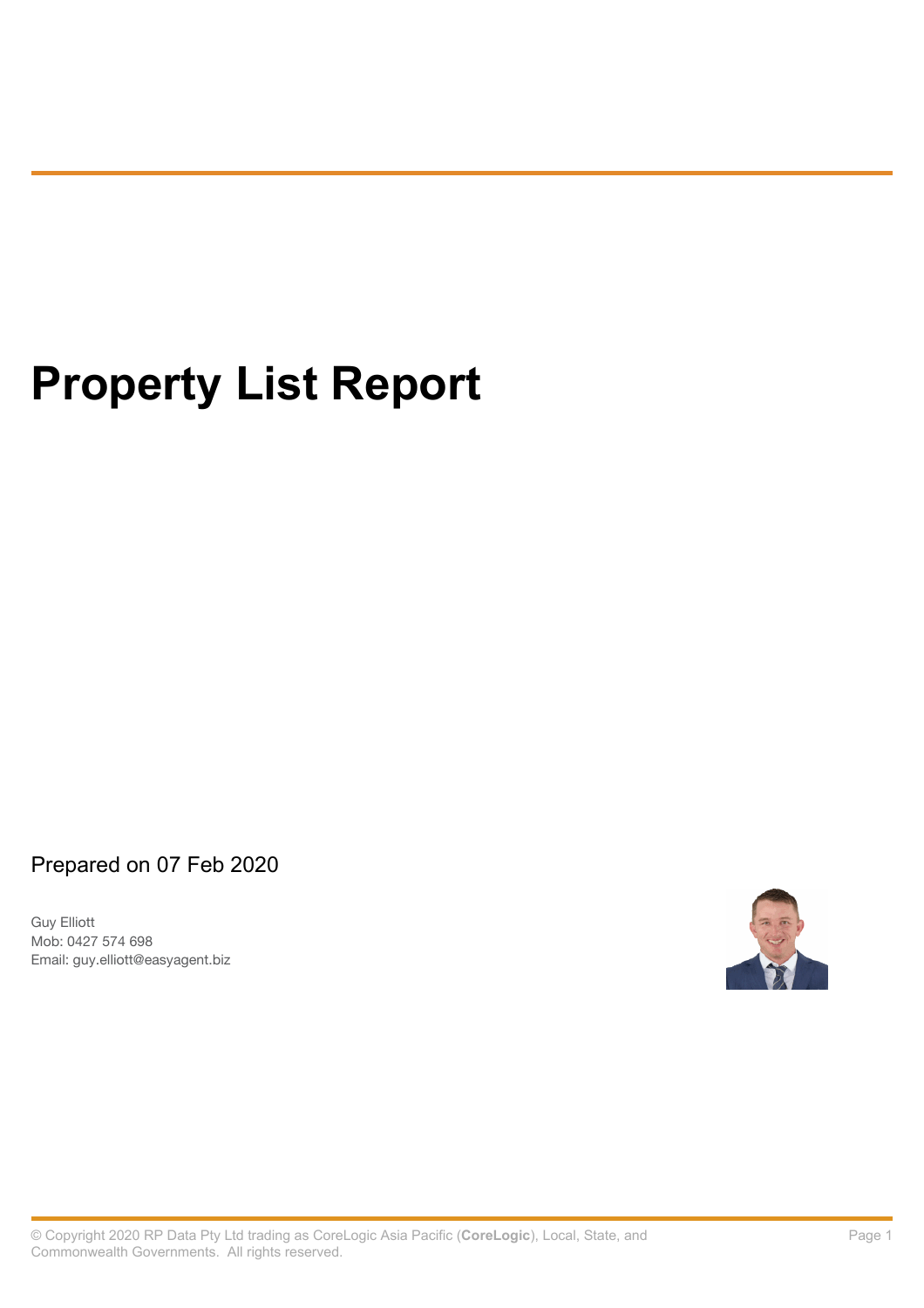### **Property List**



### **92/300 Cottesloe Drive Mermaid Waters QLD 4218**

Sale Price: \$350,000 Sale Date: 4 Nov 2019 Zoning: RESIDENTIAL B (ALBERT) Area: 185m2 Approx Land use: Group Title (Primary Use Only) Attributes:



### **214/215 Cottesloe Drive Mermaid Waters QLD 4218**

Sale Price: \$412,500 Sale Date: 18 Oct 2019 Zoning: RESIDENTIAL B (ALBERT) Area: 158m2 Approx Eq. Building Area: 158.0m2

Land use: Group Title (Primary Use Only)  $\begin{array}{ccc}\n\text{Attributes: } 3 \text{ Beds, } 2 \text{ Baths, } 3 \text{ Car Spaces, } 1 \text{ Lock} \\
\hline\n\text{Eq. Building Area} & \text{One} & \text{One} & \text{Un Garages}\n\end{array}$ 



### **80/300 Cottesloe Drive Mermaid Waters QLD 4218**

Zoning: RESIDENTIAL B (ALBERT) Area: 127m2 Approx

Sale Price: \$320,000 Sale Date: 14 Sep 2019 Land use: Group Title (Primary Use Only) Attributes: 2 Beds, 1 Baths, 2 Car Spaces



### **33/300 Cottesloe Drive Mermaid Waters QLD 4218** Sale Price: \$430,000 Sale Date: 13 Sep 2019 Zoning: RESIDENTIAL B (ALBERT) Area: 111m2 Approx

Land use: Group Title (Primary Use Only) Attributes: 3 Beds, 2 Baths, 1 Car Spaces, 1 Lock Up Garages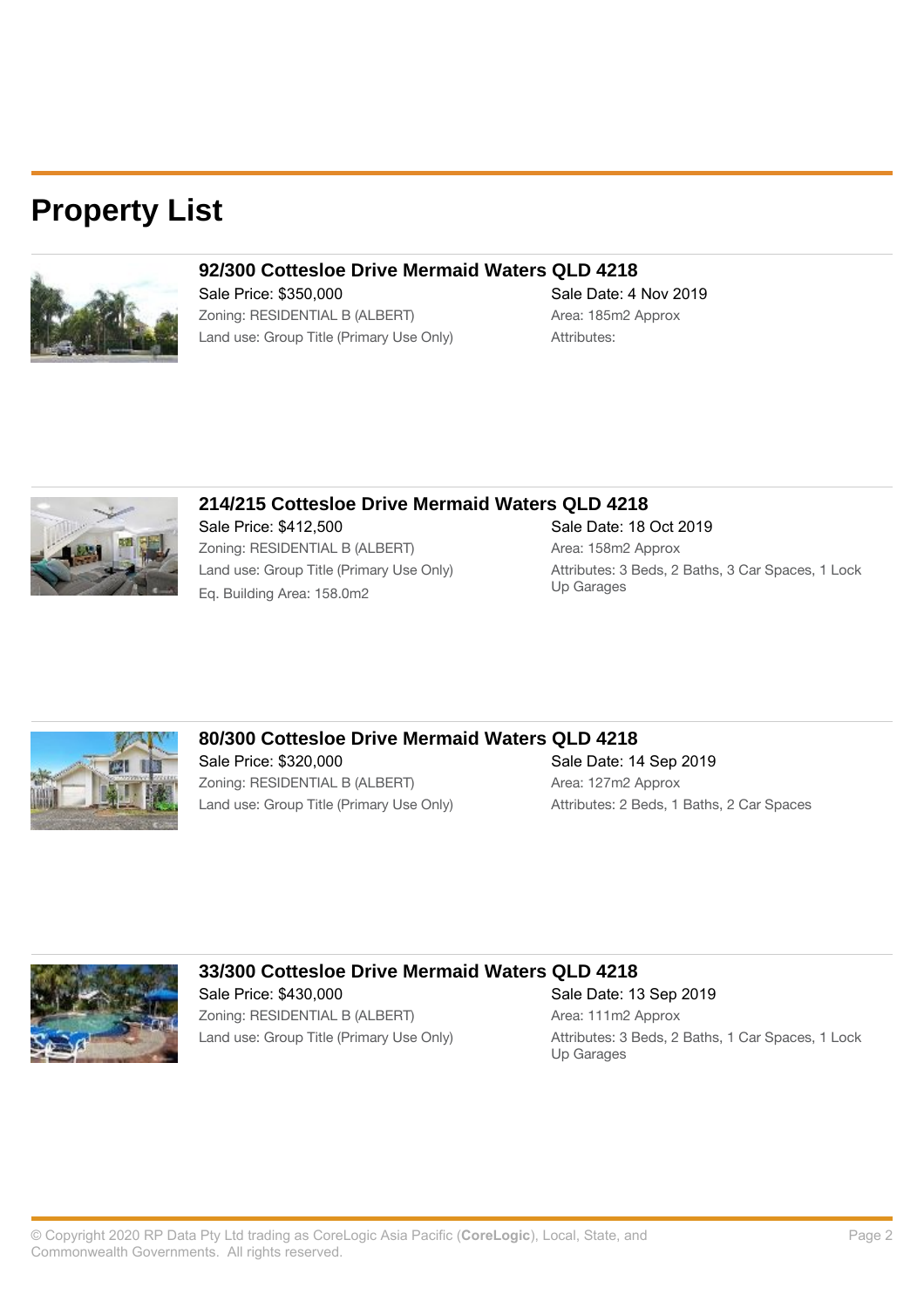

### **73 Venice Street Burleigh Waters QLD 4220**

Sale Price: \$560,000 Sale Date: 29 Aug 2019 Zoning: FUTURE URBAN (ALBERT) Area: 205m2 Up Garages, 1 Ensuites Eq. Building Area: 204.3867m2

Up Garages, 1 Ensuites

Land use: Building Units (Primary Use Only) Attributes: 3 Beds, 2 Baths, 2 Car Spaces, 2 Lock



### **209/215 Cottesloe Drive Mermaid Waters QLD 4218** Sale Price: \$360,000 Sale Date: 19 Aug 2019 Zoning: RESIDENTIAL B (ALBERT) Area: 146m2 Approx Land use: Group Title (Primary Use Only) Attributes: 3 Beds, 2 Baths, 2 Car Spaces, 1 Lock



### **54 Tours Way Burleigh Waters QLD 4220**

Sale Price: \$535,000 Sale Date: 9 Aug 2019 Zoning: FUTURE URBAN (ALBERT) Area: 208m2 Eq. Building Area: 201.0m2

# Land use: Building Units (Primary Use Only) <br>
Land use: Building Area: 201 0m?<br>
Up Garages, 1 Ensuites



### **101 Verona Circuit Burleigh Waters QLD 4220** Sale Price: \$600,000 Sale Date: 5 Aug 2019 Zoning: FUTURE URBAN (ALBERT) Area: 200m2

Land use: Building Units (Primary Use Only) [2004] Attributes: 3 Beds, 2 Baths, 2 Car Spaces, 2 Lock Up Garages, 1 Ensuites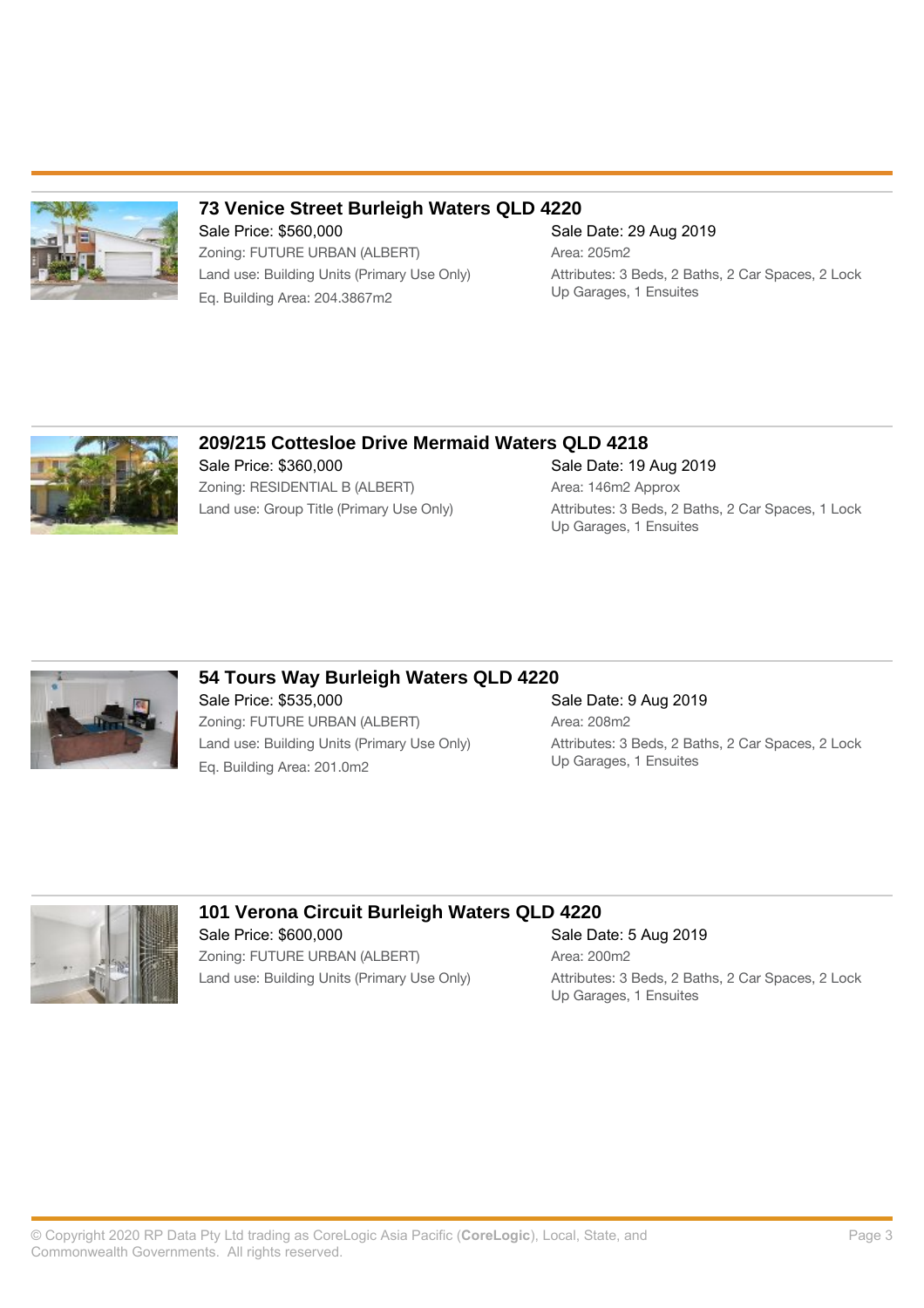

### **154/215 Cottesloe Drive Mermaid Waters QLD 4218**

Sale Price: \$319,000 Sale Date: 10 May 2019 Zoning: RESIDENTIAL B (ALBERT) Area: 137m2 Approx

Land use: Group Title (Primary Use Only) Attributes: 2 Beds, 2 Baths, 1 Car Spaces, 1 Lock Up Garages, 1 Ensuites



### **84/215 Cottesloe Drive Mermaid Waters QLD 4218** Sale Price: \$325,000 Sale Date: 24 Mar 2019

Zoning: RESIDENTIAL B (ALBERT) Area: 122m2 Approx

Land use: Group Title (Primary Use Only) Attributes: 2 Beds, 1 Baths, 1 Car Spaces, 1 **Ensuites** 



### **73/215 Cottesloe Drive Mermaid Waters QLD 4218**

Sale Price: \$365,000 Sale Date: 26 Jan 2019 Zoning: RESIDENTIAL B (ALBERT) Area: 141m2 Approx

## Land use: Group Title (Primary Use Only) Attributes: 3 Beds, 2 Baths, 1 Car Spaces, 1 Ensuites



### **64/300 Cottesloe Drive Mermaid Waters QLD 4218**

Zoning: RESIDENTIAL B (ALBERT) Area: 100m2 Approx

Sale Price: \$415,000 Sale Date: 26 Nov 2018 Land use: Group Title (Primary Use Only) Attributes: 3 Beds, 1 Baths, 1 Car Spaces, 1 Lock Up Garages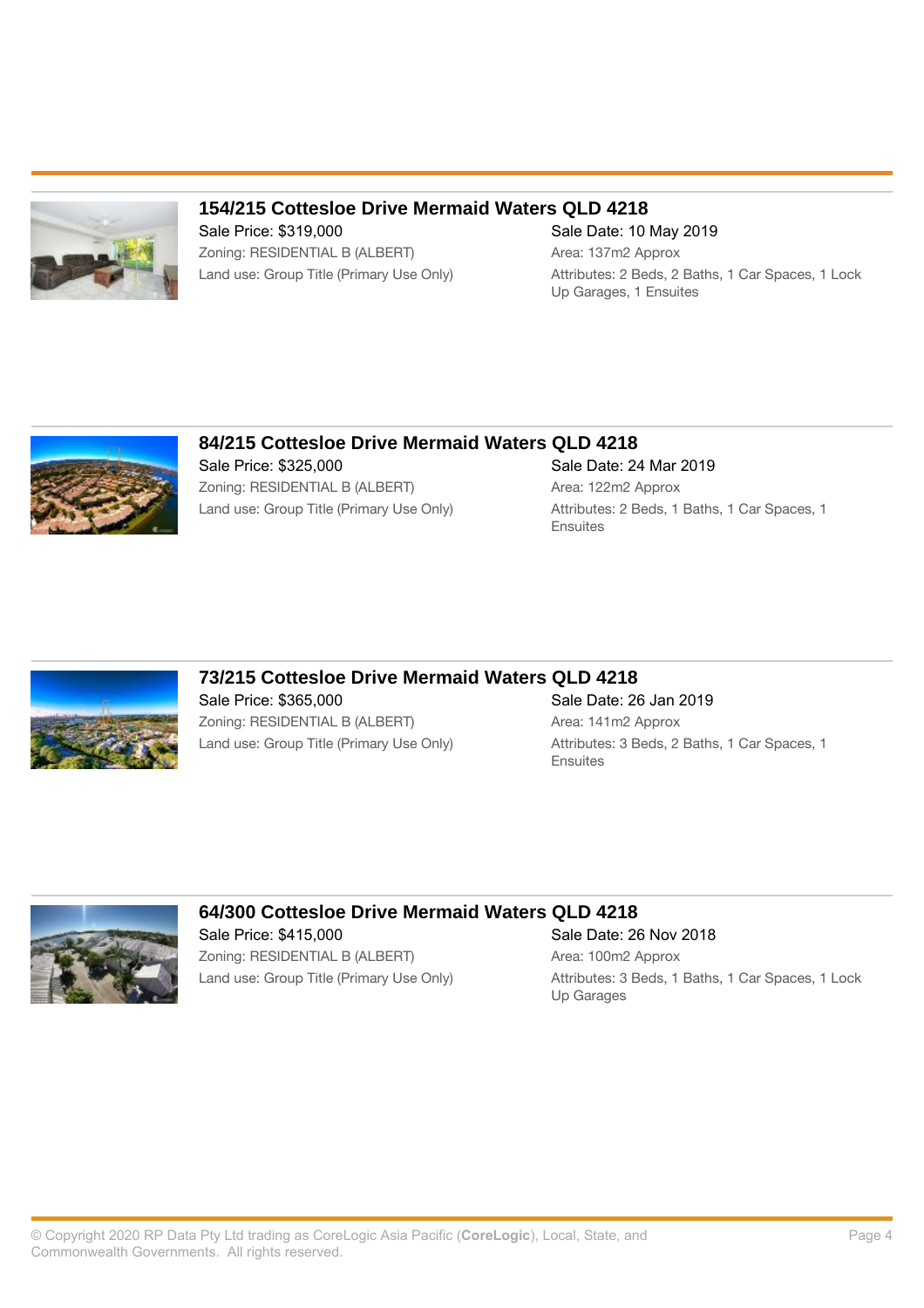

### **73/300 Cottesloe Drive Mermaid Waters QLD 4218**

Sale Price: \$319,000 Sale Date: 19 Nov 2018 Zoning: RESIDENTIAL B (ALBERT) Area: 106m2 Approx Land use: Group Title (Primary Use Only) Attributes: 2 Beds, 1 Baths, 1 Car Spaces Eq. Building Area: 100.0m2



### **194/215 Cottesloe Drive Mermaid Waters QLD 4218** Sale Price: \$410,000 Sale Date: 10 Oct 2018 Zoning: RESIDENTIAL B (ALBERT) Area: 176m2 Approx Land use: Group Title (Primary Use Only) Attributes: 3 Beds, 2 Baths, 1 Car Spaces, 1 Lock

### **201/215 Cottesloe Drive Mermaid Waters QLD 4218**

Sale Price: \$365,000 Sale Date: 12 Sep 2018 Zoning: RESIDENTIAL B (ALBERT) Area: 121m2 Approx Land use: Group Title (Primary Use Only) Attributes: 3 Beds, 2 Baths, 1 Car Spaces, 1<br>
Ensuites<br>
Ensuites Eq. Building Area: 120.774m2

Up Garages, 1 Ensuites



### **41/300 Cottesloe Drive Mermaid Waters QLD 4218**

Sale Price: \$417,000 Sale Date: 30 Jul 2018 Zoning: RESIDENTIAL B (ALBERT) Area: 103m2 Approx Eq. Building Area: 102.1933m2

Land use: Group Title (Primary Use Only) <br>
Land use: Group Title (Primary Use Only) <br>
Up Garages<br>
Up Garages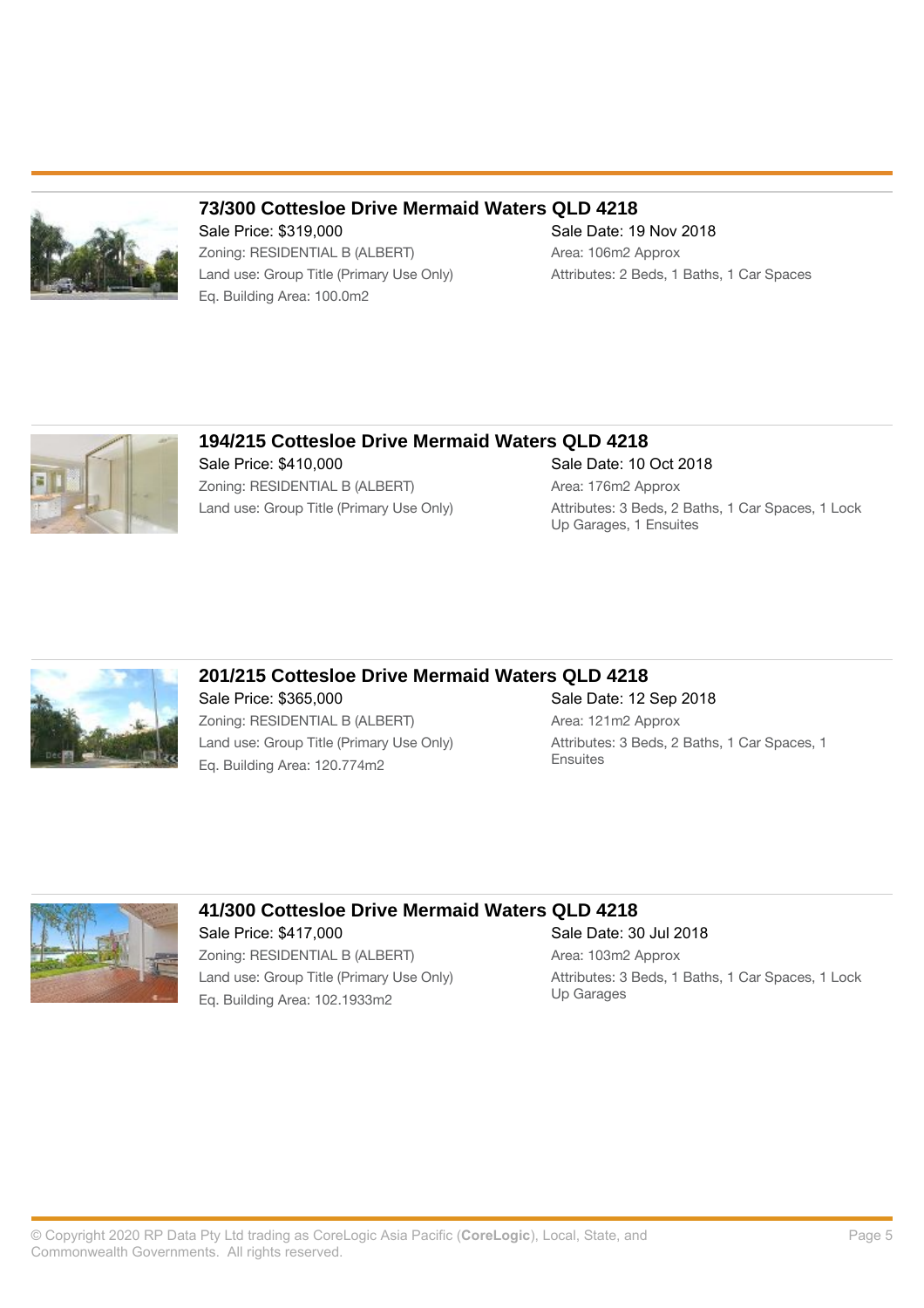

### **204/215 Cottesloe Drive Mermaid Waters QLD 4218**

Sale Price: \$360,000 Sale Date: 13 Jun 2018 Zoning: RESIDENTIAL B (ALBERT) Area: 146m2 Approx Up Garages, 1 Ensuites Eq. Building Area: 102.1933m2

Land use: Group Title (Primary Use Only) Attributes: 3 Beds, 2 Baths, 1 Car Spaces, 1 Lock



### **60/300 Cottesloe Drive Mermaid Waters QLD 4218** Sale Price: \$550,000 Sale Date: 23 Apr 2018 Zoning: RESIDENTIAL B (ALBERT) Area: 131m2 Approx

Land use: Group Title (Primary Use Only) Attributes: 3 Beds, 2 Baths, 2 Car Spaces, 1 **Ensuites** 



### **97/300 Cottesloe Drive Mermaid Waters QLD 4218**

Sale Price: \$360,000 Sale Date: 18 Aug 2017 Zoning: RESIDENTIAL B (ALBERT) Area: 101m2 Approx Eq. Building Area: 17.22m2

# Land use: Group Title (Primary Use Only) <br>
Land use: 3 Beds, 1 Baths, 2 Car Spaces, 2 Lock<br>
Up Garages



### **79/300 Cottesloe Drive Mermaid Waters QLD 4218**

Sale Price: \$372,500 Sale Date: 15 Aug 2017 Zoning: RESIDENTIAL B (ALBERT) Area: 103m2 Approx

Land use: Group Title (Primary Use Only) Attributes: 3 Beds, 1 Baths, 1 Car Spaces, 1 Lock Up Garages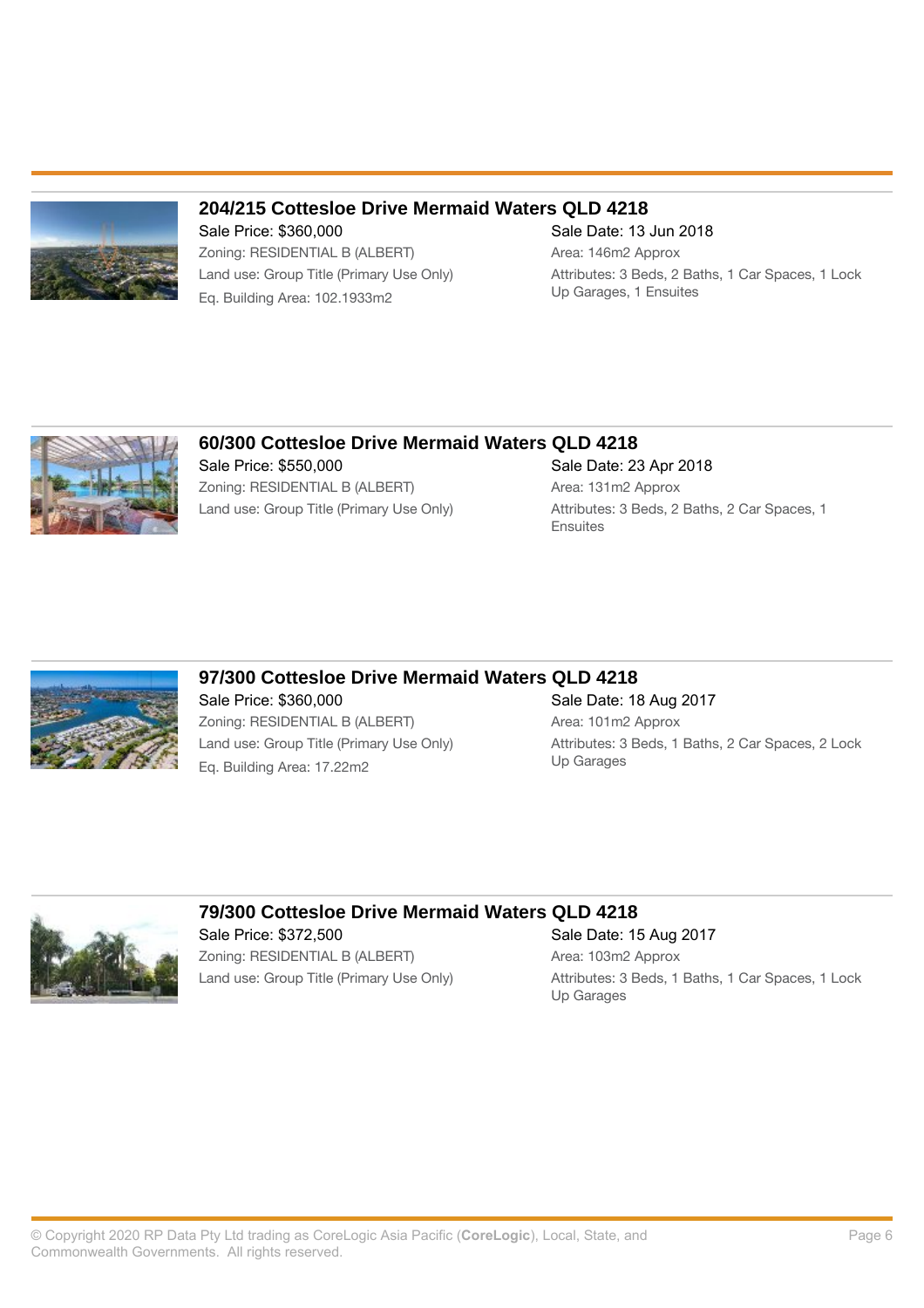

### **101/300 Cottesloe Drive Mermaid Waters QLD 4218**

Sale Price: \$365,000 Sale Date: 26 Jun 2017 Zoning: RESIDENTIAL B (ALBERT) Area: 101m2 Approx

# Land use: Group Title (Primary Use Only) Attributes: 3 Beds, 1 Baths, 1 Car Spaces, 1 Lock

Up Garages



### **9/300 Cottesloe Drive Mermaid Waters QLD 4218** Sale Price: \$462,500 Sale Date: 5 May 2017 Zoning: RESIDENTIAL B (ALBERT) Area: 101m2 Approx

Land use: Group Title (Primary Use Only) Attributes: 4 Beds, 1 Baths, 2 Car Spaces, 1 Lock Up Garages



### **83/300 Cottesloe Drive Mermaid Waters QLD 4218**

Sale Price: \$329,000 Sale Date: 6 Dec 2016 Zoning: RESIDENTIAL B (ALBERT) Area: 142m2 Approx Eq. Building Area: 139.3546m2

Land use: Group Title (Primary Use Only) Attributes: 3 Beds, 1 Baths, 2 Car Spaces, 1 Lock<br>Up Garages